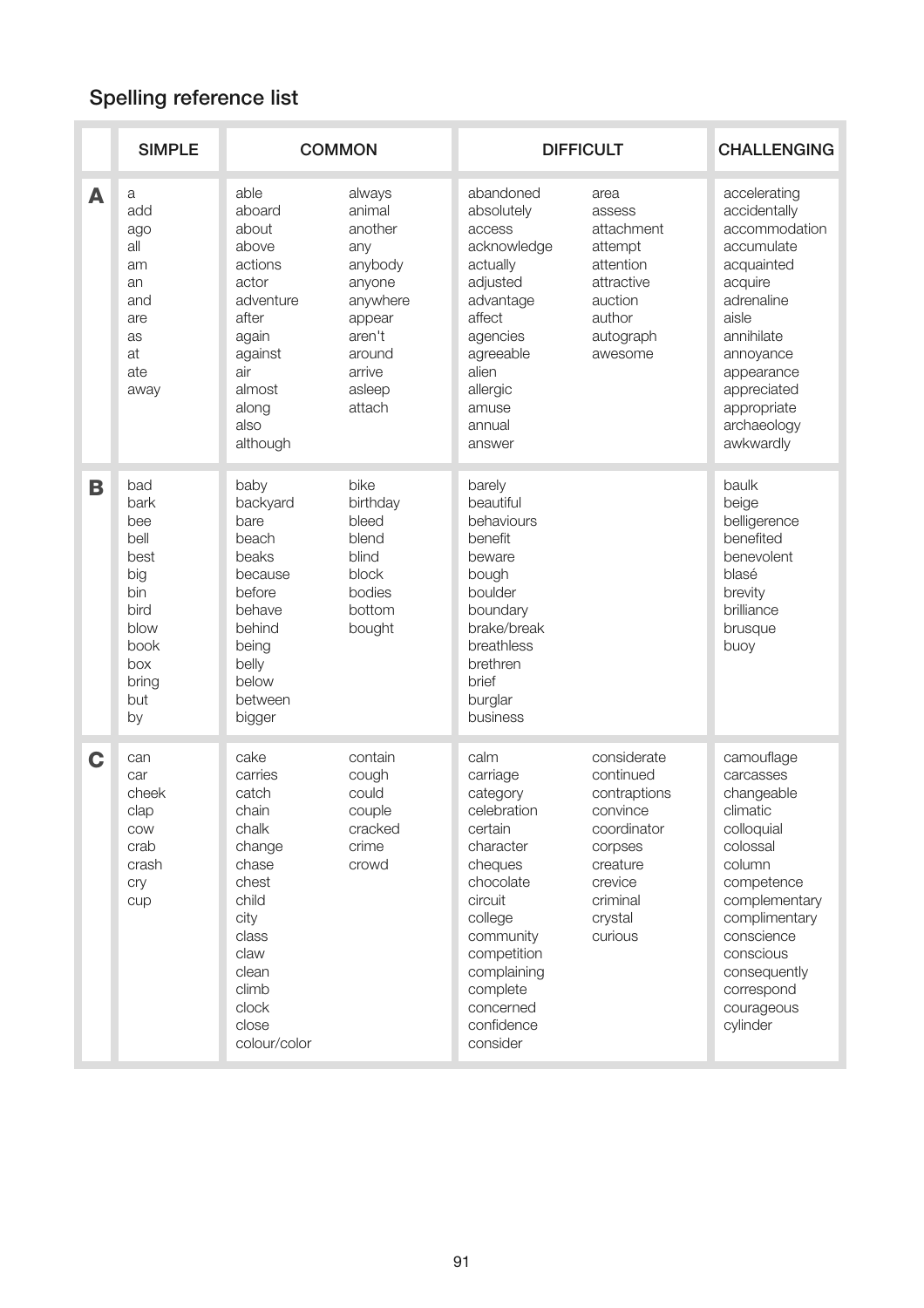|   | <b>SIMPLE</b>                                                                            | <b>COMMON</b>                                                                                                                                                      |                                                                    | <b>DIFFICULT</b>                                                                                                                                                                               |                                                                                                                                           | <b>CHALLENGING</b>                                                                                                                                    |
|---|------------------------------------------------------------------------------------------|--------------------------------------------------------------------------------------------------------------------------------------------------------------------|--------------------------------------------------------------------|------------------------------------------------------------------------------------------------------------------------------------------------------------------------------------------------|-------------------------------------------------------------------------------------------------------------------------------------------|-------------------------------------------------------------------------------------------------------------------------------------------------------|
| D | day<br>deep<br>did<br>dog<br>doll<br>dot<br>drag<br>dress<br>drip<br>drop<br>drum        | dark<br>dead<br>destroy<br>detail<br>didn't<br>different<br>disarm<br>discuss<br>distance<br>does<br>doesn't<br>don't                                              | door<br>downstairs<br>dragon<br>draw<br>dream<br>dry<br>during     | damage<br>dangerous<br>decided<br>decision<br>decorate<br>defence<br>delicious<br>demolished<br>demonstrate<br>depot<br>depression<br>deprived                                                 | deserts<br>dessert<br>designed<br>detective<br>digest<br>disappear<br>disappointed<br>discover<br>drawer<br>drought<br>dye                | debris<br>decomposed<br>deficient<br>definitely<br>delicious<br>dependency<br>desiccate<br>desperate<br>desperation<br>dominant<br>draught<br>dungeon |
| Е | eat<br>egg<br>end<br>even<br>ever                                                        | earth<br>enemy<br>enjoy<br>enough<br>every<br>everybody<br>everyone<br>everywhere<br>evil<br>example<br>explain<br>eyes                                            |                                                                    | easiest<br>edible<br>educational<br>eerie<br>effect<br>effective<br>emerged<br>endangered<br>energy<br>engage<br>engine<br>enjoyable                                                           | enormous<br>ensure<br>episode<br>especially<br>esteem<br>except<br>exciting<br>exert<br>expensive<br>experience<br>explosion<br>extremely | effervescent<br>efficient<br>embarrassed<br>environment<br>esteem<br>euphoric<br>exaggerate<br>exhilarating<br>explanatory                            |
| F | fat<br>feel<br>feet<br>fell<br>fill<br>fit<br>five<br>food<br>for<br>four<br>from<br>fun | face<br>fair<br>family<br>fear<br>feather<br>feelings<br>fighting<br>finally<br>fine<br>first<br>flapping<br>flies<br>flight<br>floor<br>flower<br>fly<br>followed | footsteps<br>forest<br>found<br>friend<br>fright<br>fruit<br>funny | famous<br>favourite<br>features<br>February<br>fellowship<br>fete<br>fibre<br>fiction<br>field<br>fierce<br>formal<br>formation<br>fractures<br>fragile<br>frenzied<br>frightened<br>furniture | further                                                                                                                                   | facilities<br>fascinating<br>fluorescent<br>fuchsia<br>furnace<br>futile                                                                              |
| G | get<br>go<br>going<br>good<br>got<br>grass                                               | game<br>garden<br>gardening<br>getting<br>goes<br>going<br>golden                                                                                                  | goodness<br>globe<br>great<br>green<br>ground<br>group             | galaxy<br>generation<br>gesture<br>gigantic<br>glacier<br>global<br>gnawed                                                                                                                     | goblet<br>government<br>graphics<br>grumble<br>guess                                                                                      | gauge<br>ghoul<br>grandeur<br>guaranteed<br>guillotine<br>gynaecology                                                                                 |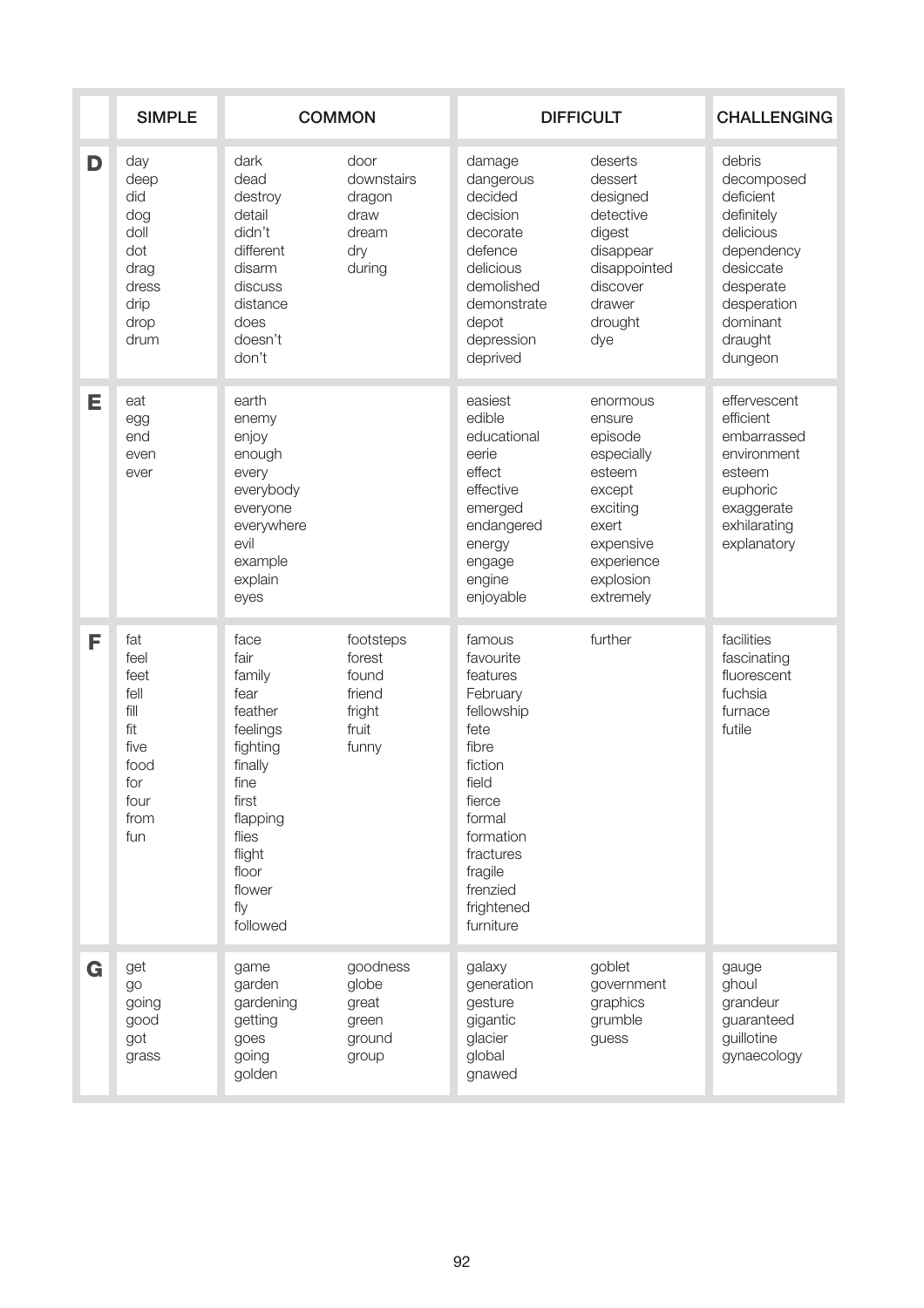|        | <b>SIMPLE</b>                                                                              | <b>COMMON</b>                                                                                                        |                                                                                                           | <b>DIFFICULT</b>                                                                                                                                                                        |                                                               | <b>CHALLENGING</b>                                                                                                                                                                                              |
|--------|--------------------------------------------------------------------------------------------|----------------------------------------------------------------------------------------------------------------------|-----------------------------------------------------------------------------------------------------------|-----------------------------------------------------------------------------------------------------------------------------------------------------------------------------------------|---------------------------------------------------------------|-----------------------------------------------------------------------------------------------------------------------------------------------------------------------------------------------------------------|
| н      | hand<br>hard<br>has<br>hat<br>have<br>he<br>help<br>her<br>him<br>home<br>hot<br>how       | habit<br>hair<br>happen<br>happiest<br>happy<br>hardly<br>hatch<br>heaps<br>hear/here<br>heard<br>hearing<br>heavier | holidays<br>home<br>hope<br>hoping<br>hospital<br>house<br>however<br>huge<br>humans<br>hundred<br>hunted | hammock<br>haphazard<br>haste<br>haul<br>healthy<br>heir<br>herd<br>hesitated<br>hilarious<br>history<br>hoarse<br>honest                                                               | horrified<br>hostel<br>humorous<br>hurriedly<br>hygiene       | haemoglobin<br>hallucinate<br>helium<br>hesitance<br>humanitarian                                                                                                                                               |
|        | ı<br>if<br>in<br>into<br>is<br>it                                                          | ice<br>idea<br>important<br>insects<br>inside<br>invite<br>islands                                                   |                                                                                                           | illegal<br>imagination<br>imaginative<br>implicate<br>improvement<br>including<br>inexpert<br>information<br>informative<br>insane<br>insolent<br>insurance<br>intelligent<br>intention | interest/ing<br>interrupt<br>invisible<br>irrational<br>issue | imaginable<br>incandescent<br>incompetent<br>inconsequential<br>inconsolable<br>incorporate<br>indecipherable<br>insanity<br>interrogate<br>intrigue<br>intriguing<br>iridescent<br>irrelevant<br>irresponsible |
| J<br>K | just<br>keep<br>kid                                                                        | jacket<br>joke<br>juice<br>jump<br>key                                                                               | kitten<br>knee<br>knows                                                                                   | jeopardy<br>jettison<br>journey<br>kidnapped<br>kiosk                                                                                                                                   | knowledge                                                     | judicial<br>kaleidoscope<br>kayaking                                                                                                                                                                            |
|        | land<br>lay<br>leaf<br>left<br>leg<br>lets<br>lick<br>like<br>liked<br>long<br>look<br>lot | ladies<br>lake<br>large<br>laugh<br>laying<br>leaf<br>learn<br>leaves<br>leaving<br>length<br>lesson<br>letter       | lifelike<br>light<br>limb<br>little<br>live<br>living<br>local<br>loose<br>lose<br>loud<br>love           | language<br>league<br>library<br>lightning<br>litany<br>literacy<br>lullaby<br>lunar<br>lyrebird                                                                                        |                                                               | lacerate<br>leisure<br>lieutenant<br>liquefy<br>litigious<br>longevity<br>luminescent                                                                                                                           |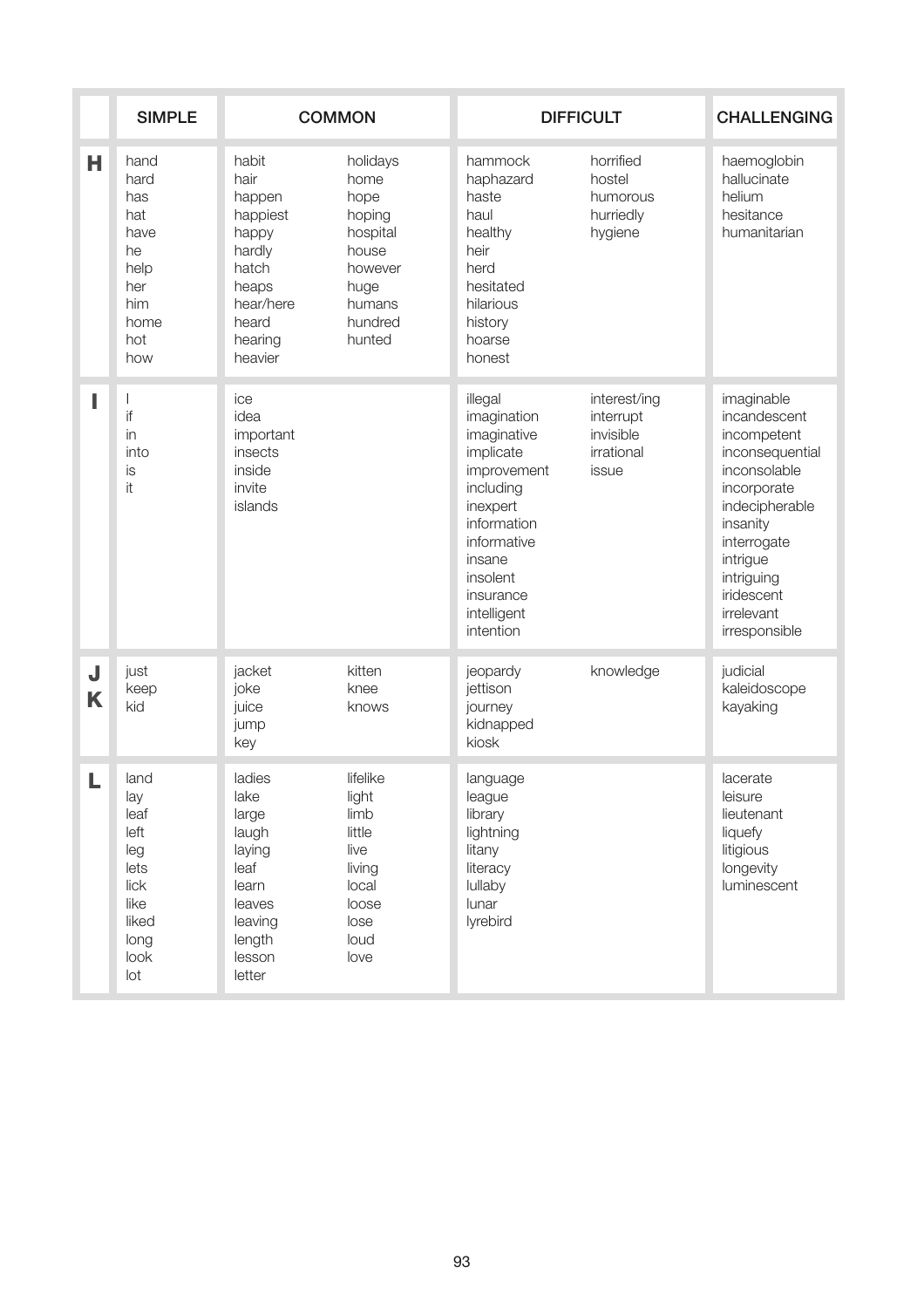|              | <b>SIMPLE</b>                                     | <b>COMMON</b>                                                                                                                                                                               |                                                                                                                   | <b>DIFFICULT</b>                                                                                                                                                                                                        |                                                                                  | <b>CHALLENGING</b>                                                                                                                                                                                                                          |
|--------------|---------------------------------------------------|---------------------------------------------------------------------------------------------------------------------------------------------------------------------------------------------|-------------------------------------------------------------------------------------------------------------------|-------------------------------------------------------------------------------------------------------------------------------------------------------------------------------------------------------------------------|----------------------------------------------------------------------------------|---------------------------------------------------------------------------------------------------------------------------------------------------------------------------------------------------------------------------------------------|
| M            | may<br>me<br>meet<br>men<br>milk<br>much<br>my    | magazine<br>mainly<br>many<br>mascot<br>match<br>meat<br>medals<br>medium<br>menu<br>merit<br>messy<br>metals                                                                               | might<br>migrate<br>modern<br>Monday<br>moonlight<br>moral<br>more<br>mother<br>move<br>movie<br>muffled<br>music | majestic<br>malt<br>martial<br>matted<br>mayor<br>measured<br>medicine<br>medieval<br>minerals<br>molecule<br>molten<br>moult                                                                                           | mucus<br>muscle<br>muscular<br>museum<br>mysterious<br>mystery<br>mystic<br>myth | magnificent<br>malaria<br>mandible<br>manoeuvre<br>mathematician<br>mediaeval<br>miniature<br>minions<br>mischievous<br>misconstrue<br>misogyny                                                                                             |
| N            | name<br>new<br>no<br>not<br>nut                   | native<br>naughty<br>nearest<br>necklace<br>nectar<br>nephew<br>nice                                                                                                                        | night<br>noise<br>noisy<br>numb                                                                                   | natural<br>negligent<br>neighbour<br>niece<br>normality<br>nutrition<br>notice                                                                                                                                          |                                                                                  | naivety<br>narcissist<br>necessary<br>nonchalant<br>noticeable<br>notoriety<br>nuisance                                                                                                                                                     |
| $\mathbf{O}$ | of<br>off<br>old<br>one<br>our<br>out             | obtain<br>ocean<br>octopus<br>older<br>once<br>onion<br>ordinary<br>other<br>outback<br>outdoors<br>outside                                                                                 | over<br>own                                                                                                       | oblige<br>observe<br>obviously<br>occur<br>ogre<br>omit<br>opportunity<br>opposition<br>optical<br>optimist<br>option                                                                                                   | organise<br>origami<br>oxygen                                                    | obedience<br>obnoxious<br>obscure<br>observation<br>obsessed<br>obsessive<br>occasionally<br>occasions<br>occurrence<br>opaque<br>oscillate                                                                                                 |
| P            | park<br>pay<br>pen<br>play<br>plot<br>pull<br>put | pair<br>patter<br>paw<br>people<br>perfect<br>phone<br>picture<br>place<br>planet<br>plastic<br>platform<br>police<br>poor<br>potatoes<br>power<br>pretty<br>probably<br>problem<br>purpose |                                                                                                                   | parallel<br>pedestal<br>personalities<br>pincer<br>plait<br>pleasure<br>prankster<br>pray<br>precious<br>predators<br>presence<br>prey<br>principal<br>principle<br>professor<br>pumpkin<br>punctual<br>pure<br>pursuit |                                                                                  | peculiar<br>personally<br>persuade<br>persuasive<br>pessimistic<br>phosphorescent<br>physically<br>plateau<br>population<br>precise<br>prevalence<br>privileged<br>proposition<br>psychiatrist<br>psychic<br>psychology<br>purest<br>purist |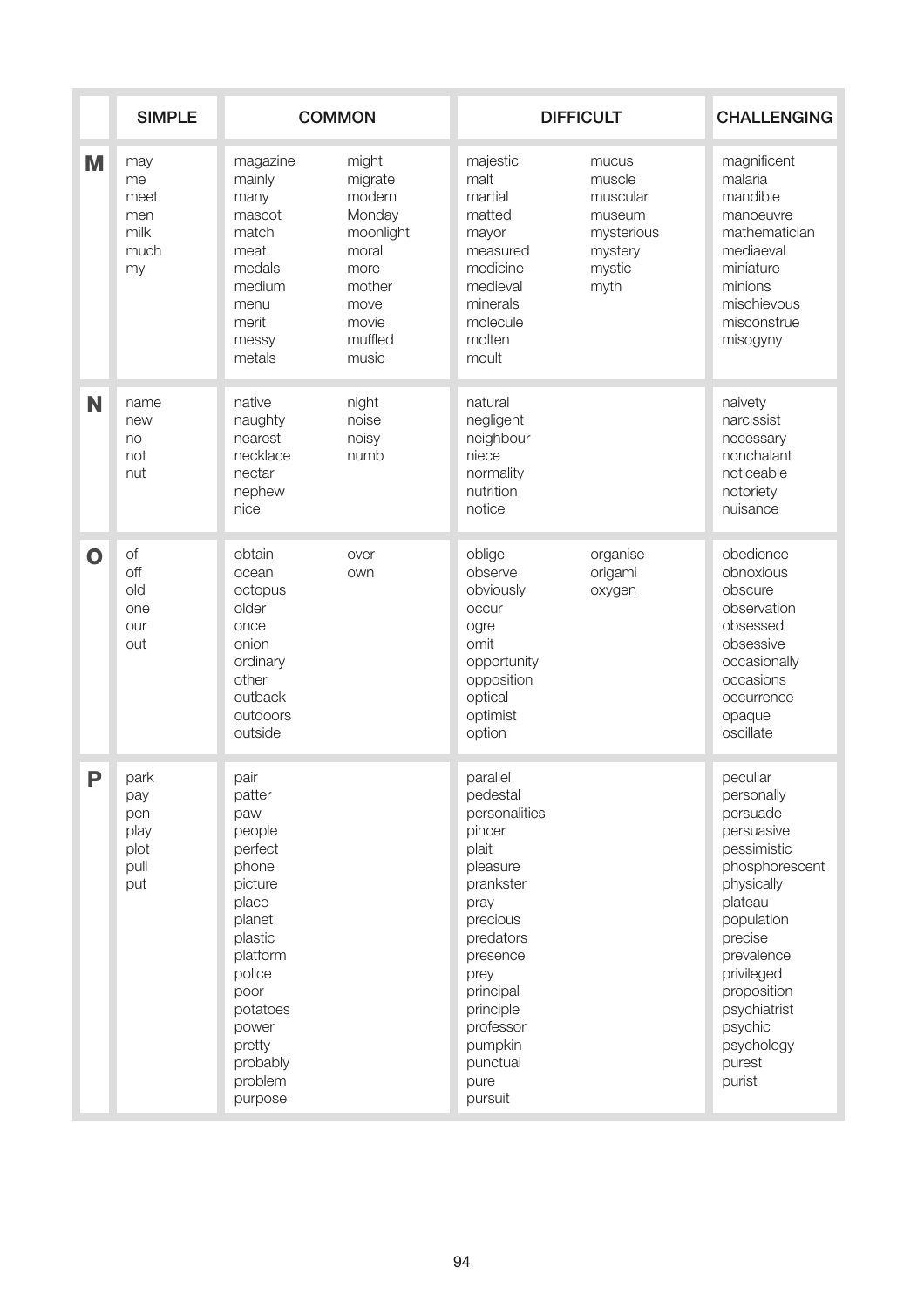|   | <b>SIMPLE</b>                                                                                                                                       | <b>COMMON</b>                                                                                                                                                                                                                       |                                                                                                                                                                                                                                            | <b>DIFFICULT</b>                                                                                                                                                                                                                                                                          |                                                                                             | <b>CHALLENGING</b>                                                                                                                                                                |
|---|-----------------------------------------------------------------------------------------------------------------------------------------------------|-------------------------------------------------------------------------------------------------------------------------------------------------------------------------------------------------------------------------------------|--------------------------------------------------------------------------------------------------------------------------------------------------------------------------------------------------------------------------------------------|-------------------------------------------------------------------------------------------------------------------------------------------------------------------------------------------------------------------------------------------------------------------------------------------|---------------------------------------------------------------------------------------------|-----------------------------------------------------------------------------------------------------------------------------------------------------------------------------------|
| Q |                                                                                                                                                     | quality<br>queen<br>question<br>quick                                                                                                                                                                                               | quickly<br>quiet<br>quite                                                                                                                                                                                                                  | quaint<br>quay<br>quench<br>query                                                                                                                                                                                                                                                         | queue                                                                                       | quiescent                                                                                                                                                                         |
| R | ran<br>red<br>rest<br>roof<br>room<br>rot<br>run                                                                                                    | rain<br>rainbow<br>rainforest<br>readers<br>realise<br>really<br>recover<br>region<br>remember<br>report<br>reptile<br>rescued<br>results<br>return                                                                                 | revenge<br>riot<br>ripple<br>roar<br>robot<br>rodent<br>rude<br>running                                                                                                                                                                    | radial<br>ravine<br>razor<br>realistic<br>receive<br>recent<br>recognise<br>recommend<br>rectangular<br>relationships<br>relevant<br>reliving<br>reluctant<br>remnant                                                                                                                     | remorse<br>replenish<br>require<br>resources<br>responsible<br>rhyme<br>ridiculous<br>rogue | racquet<br>rancour<br>realistically<br>recognisable<br>redemption<br>reign<br>rein<br>reminiscent<br>responsibility<br>resurrect<br>resuscitate<br>rhythm<br>ricochet<br>rigorous |
| S | sad<br>saw<br>say<br>see<br>seed<br>seem<br>set<br>she<br>shed<br>shop<br>shut<br>sing<br>sit<br>six<br>slow<br><b>SO</b><br>spot<br>stand<br>sleep | safety<br>said<br>saving<br>says<br>scare<br>scatter<br>school<br>science<br>scorch<br>scrape<br>scream<br>second<br>secret<br>several<br>shaking<br>shape<br>sharp<br>shiny<br>shock<br>should<br>shout<br>show<br>sign<br>sitting | sixth<br>size<br>sky<br>small<br>someone<br>sorts<br>sound<br>speak<br>speech<br>sprawl<br>station<br>stay<br>steal<br>stepped<br>stopped<br>strange<br>strip<br>strong<br>structure<br>strung<br>such<br>suddenly<br>surprise<br>swimming | saxophone<br>scavenger<br>scene<br>sceptical<br>schnitzel<br>scientific<br>seize<br>sewage<br>sewerage<br>shoulder<br>shrieked<br>signal<br>skeleton<br>slaughter<br>society<br>sought<br>spectacular<br>stammered<br>stomach<br>submarine<br>subsided<br>success<br>suitable<br>summoned | supervision<br>surrounded<br>survive<br>system                                              | sabotage<br>scimitar<br>scintillate<br>separate<br>silhouette<br>skulduggery<br>sovereign<br>stationary<br>stationery<br>sufficient                                               |
| Т | teeth<br>tell/s<br>ten<br>that<br>the<br>then<br>thing<br>this<br>to<br>today<br>top                                                                | table<br>tail<br>tall<br>teacher<br>team<br>their/there<br>they<br>they're<br>though<br>thought<br>title<br>together                                                                                                                | tomorrow<br>too/two<br>touched<br>tower<br>train<br>travel<br>treat<br>trick<br>tries<br>trouble                                                                                                                                           | taffeta<br>talons<br>tarantula<br>taught<br>technique<br>temperature<br>tension<br>tentacles<br>terrace<br>terrible<br>terribly<br>territory                                                                                                                                              | thermonuclear<br>travelled<br>treasure                                                      | telekinesis<br>temperamental<br>temporary<br>therapeutic<br>thoroughly<br>tournament<br>tsunami                                                                                   |